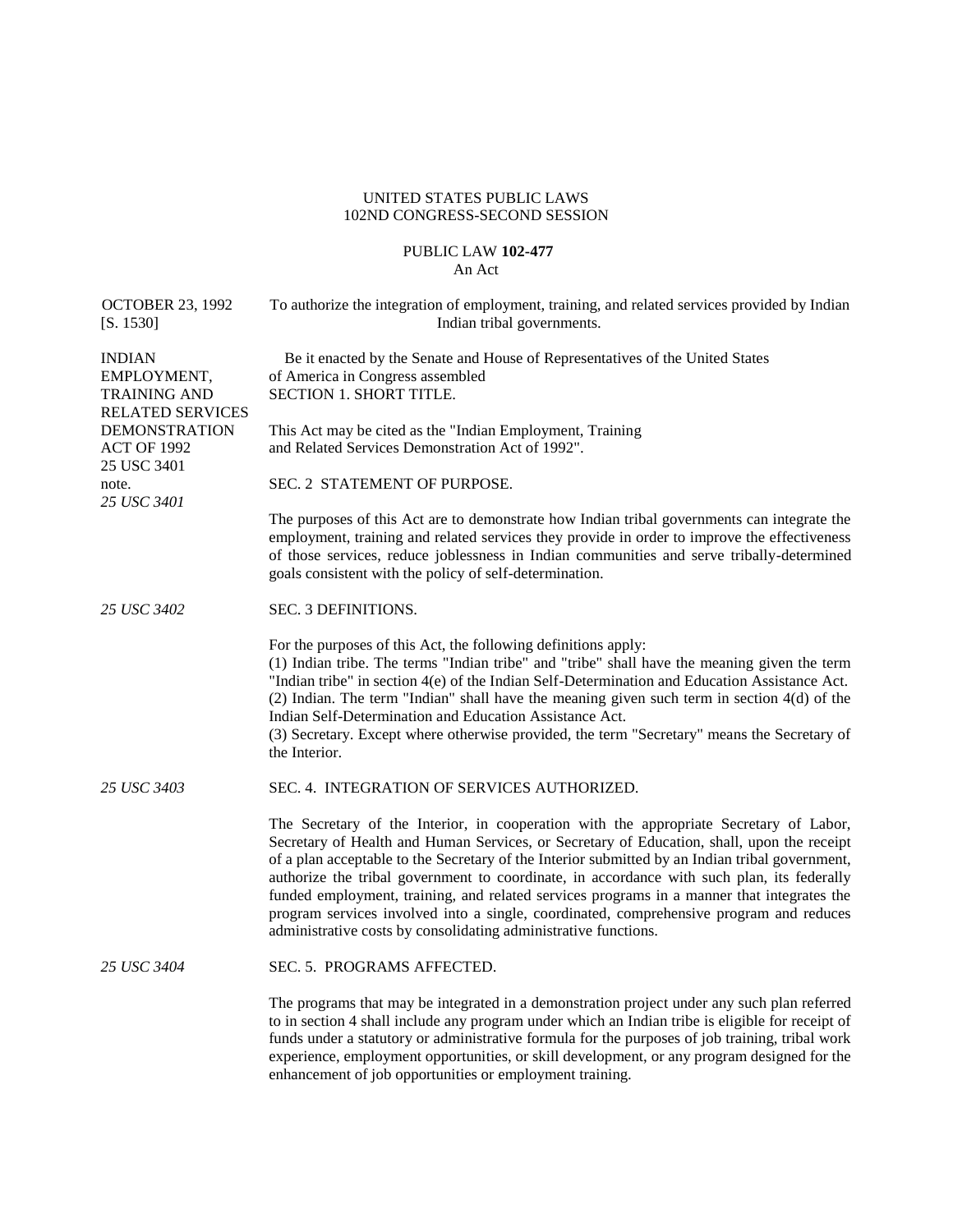| 25 USC 3405 | SEC. 6. PLAN REQUIREMENTS.                                                                                                                                                                                                                                                                                                                                                                                                                                                                                                                                                                                                                                                                                                                                                                                                                                                                                                                                                                                                                                                                                                                            |
|-------------|-------------------------------------------------------------------------------------------------------------------------------------------------------------------------------------------------------------------------------------------------------------------------------------------------------------------------------------------------------------------------------------------------------------------------------------------------------------------------------------------------------------------------------------------------------------------------------------------------------------------------------------------------------------------------------------------------------------------------------------------------------------------------------------------------------------------------------------------------------------------------------------------------------------------------------------------------------------------------------------------------------------------------------------------------------------------------------------------------------------------------------------------------------|
|             | For a plan to be acceptable pursuant to section 4, it shall --<br>(1) identify the programs to be integrated;<br>(2) be consistent with the purposes of this Act authorizing the services to be integrated in a<br>demonstration project;<br>(3) describe a comprehensive strategy which identifies the full range of potential<br>employment opportunities on and near the tribal government's service area, and the<br>education, training and related services to be provided to assist Indian workers to access<br>those employment opportunities;<br>(4) describe the way in which services are to be integrated and delivered and the results<br>expected from the plan;<br>(5) identify the projected expenditures under the plan in a single budget;<br>(6) identify the agency or agencies of the tribal government to be involved in the delivery of<br>the services integrated under the plan;<br>(7) identify any statutory provisions, regulations, policies, or procedures that the tribal<br>government believes need to be waived in order to implement its plan; and<br>(8) be approved by the governing body of the affected tribe. |
| 25 USC 3406 | SEC. 7. PLAN REVIEW.                                                                                                                                                                                                                                                                                                                                                                                                                                                                                                                                                                                                                                                                                                                                                                                                                                                                                                                                                                                                                                                                                                                                  |
|             | Upon receipt of the plan from a tribal government, the Secretary of the Interior shall consult<br>with the Secretary of each Federal department providing funds to be used to implement the<br>plan, and with the tribal government submitting the plan. The parties so consulting shall<br>identify any waivers of statutory requirements or of Federal departmental regulations,<br>policies, or procedures necessary to enable the tribal government to implement its plan.<br>Notwithstanding any other provision of law, the Secretary of the affected department shall<br>have the authority to waive any regulation, policy, or procedure promulgated by that<br>department that has been so identified by such tribal government or department, unless the<br>Secretary of the affected department determines that such a waiver is inconsistent with the<br>purposes of this Act or those provisions of the statute from which the program involved<br>derives its authority which are specifically applicable to Indian programs.                                                                                                           |
| 25 USC 3407 | SEC. 8. PLAN APPROVAL.                                                                                                                                                                                                                                                                                                                                                                                                                                                                                                                                                                                                                                                                                                                                                                                                                                                                                                                                                                                                                                                                                                                                |
|             | Within 90 days after the receipt of a tribal government's plan by the Secretary, the Secretary<br>shall inform the tribal government, in writing, of the Secretary's approval or disapproval of<br>the plan. If the plan is disapproved, the tribal government shall be informed, in writing, of the<br>reasons for the disapproval and shall be given an opportunity to amend its plan or to petition<br>the Secretary to reconsider such disapproval.                                                                                                                                                                                                                                                                                                                                                                                                                                                                                                                                                                                                                                                                                               |
| 25 USC 3408 | SEC. 9. JOB CREATION ACTIVITIES AUTHORIZED.                                                                                                                                                                                                                                                                                                                                                                                                                                                                                                                                                                                                                                                                                                                                                                                                                                                                                                                                                                                                                                                                                                           |
|             | The plan submitted by a tribal government may involve the expenditure of funds for the<br>creation of employment opportunities and for the development of the economic resources of<br>the tribal government or of individual Indian people if such expenditures are consistent with<br>an overall regional economic activity which has a reasonable likelihood of success and<br>consistent with the purposes specifically applicable to Indian programs in the statute under<br>which the funds are authorized.                                                                                                                                                                                                                                                                                                                                                                                                                                                                                                                                                                                                                                     |
| 25 USC 3409 | SEC. 10. PRIVATE SECTOR TRAINING PLACEMENTS.                                                                                                                                                                                                                                                                                                                                                                                                                                                                                                                                                                                                                                                                                                                                                                                                                                                                                                                                                                                                                                                                                                          |
|             | A tribal government participating in a demonstration program under this Act is authorized to<br>utilize funds available under such plan to place participants in training positions with private                                                                                                                                                                                                                                                                                                                                                                                                                                                                                                                                                                                                                                                                                                                                                                                                                                                                                                                                                      |

employers and pay such participants a training allowance or wage for a period not to exceed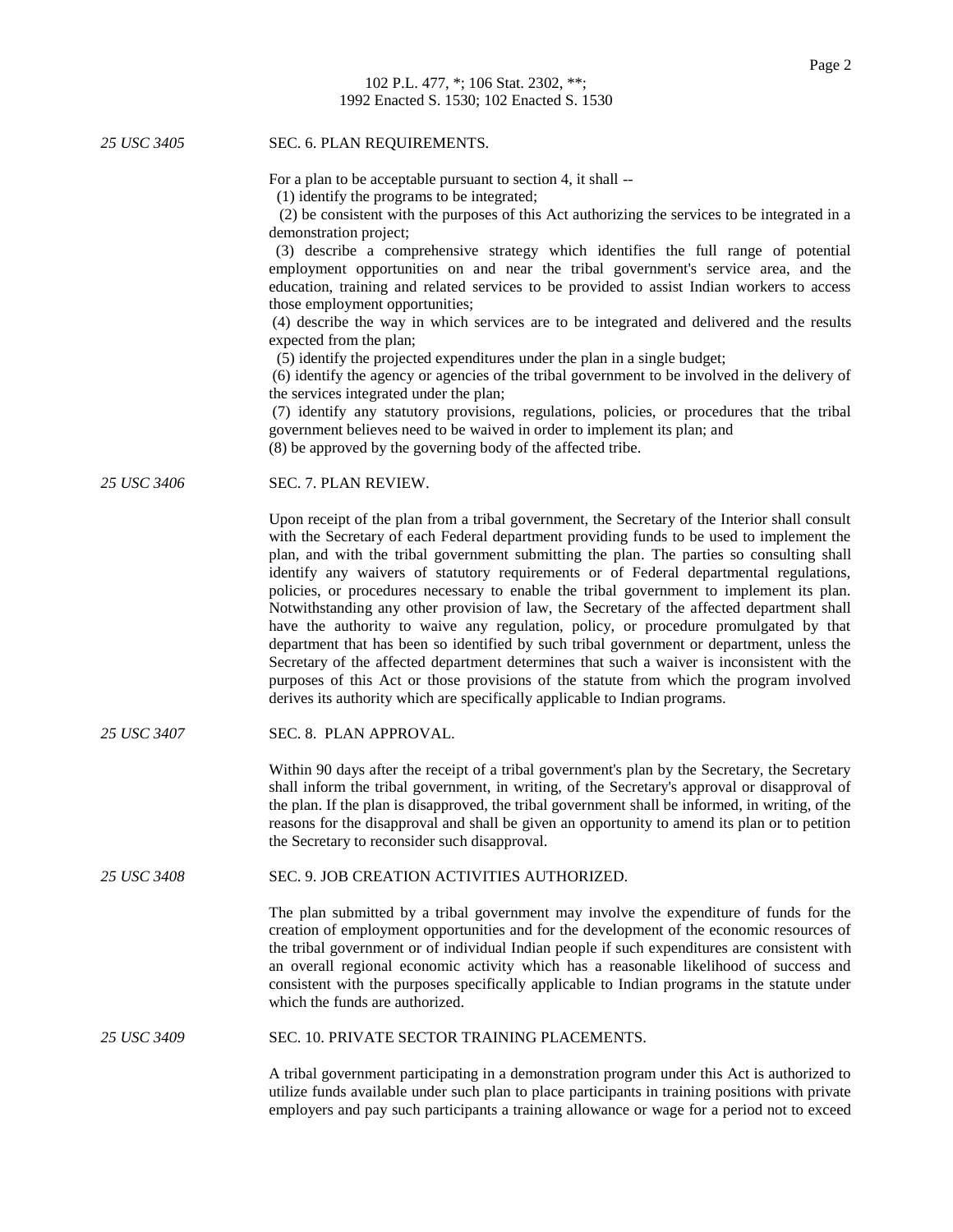#### 102 P.L. 477, \*; 106 Stat. 2302, \*\*; 1992 Enacted S. 1530; 102 Enacted S. 1530

12 months, if the tribal government obtains a written agreement from the private employer to provide on-the-job training to such participants and, upon satisfactory completion of the training period, to guarantee permanent employment to such participants for a minimum of 12 months.

*25 USC 3410* SEC. 11. FEDERAL RESPONSIBILITIES.

(a) Responsibilities of the Department of the Interior. Within 180 days following the date of enactment of this Act, the Secretary of the Interior, the Secretary of Labor, the Secretary of Health and Human Services and the Secretary of Education shall enter into an interdepartmental memorandum of agreement providing for the implementation of the demonstration projects authorized under this Act. The lead agency for a demonstration program under this Act shall be the Bureau of Indian Affairs, Department of the Interior. The responsibilities of the lead agency shall include --

(1) the use of a single report format related to the plan for the individual project which shall be used by a tribal government to report on the activities undertaken under the project;

(2) the use of a single report format related to the projected expenditures for the individual project which shall be used by a tribal government to report on all project expenditures;

(3) the development of a single system of Federal oversight for the project, which shall be implemented by the lead agency; and

(4) the provision of technical assistance to a tribal government appropriate to the project, except that a tribal government shall have the authority to accept or reject the plan for providing such technical assistance and the technical assistance provider.

(b) Report Requirements. The single report format shall be developed by the Secretary, consistent with the requirements of this Act. Such report format, together with records maintained on the consolidated program at the tribal level shall contain such information as will allow a determination that the tribe has complied with the requirements incorporated in its approved plan and will provide assurances to each Secretary that the tribe has complied with all directly applicable statutory requirements and with those directly applicable regulatory requirements which have not been waived.

*25 USC 3411* SEC. 12. NO REDUCTION IN AMOUNTS.

In no case shall the amount of Federal funds available to a tribal government involved in any demonstration project be reduced as a result of the enactment of this Act.

## *25 USC 3412* SEC. 13. INTERAGENCY FUND TRANSFERS AUTHORIZED.

The Secretary of the Interior, Secretary of Labor, Secretary of Health and Human Services, or the Secretary of Education, as appropriate, is authorized to take such action as may be necessary to provide for an interagency transfer of funds otherwise **[\*\*2305]** available to a tribal government in order to further the purposes of this Act.

# *25 USC 3413* SEC. 14. ADMINISTRATION OF FUNDS AND OVERAGE.

#### (a) Administration of Funds. --

(1) In general. Program funds shall be administered in such a manner as to allow for a determination that funds from specific programs (or an amount equal to the amount attracted from each program) are spent on allowable activities authorized under such program.

(2) Separate records not required. Nothing in this section shall be construed as requiring the tribe to maintain separate records tracing any services or activities conducted under its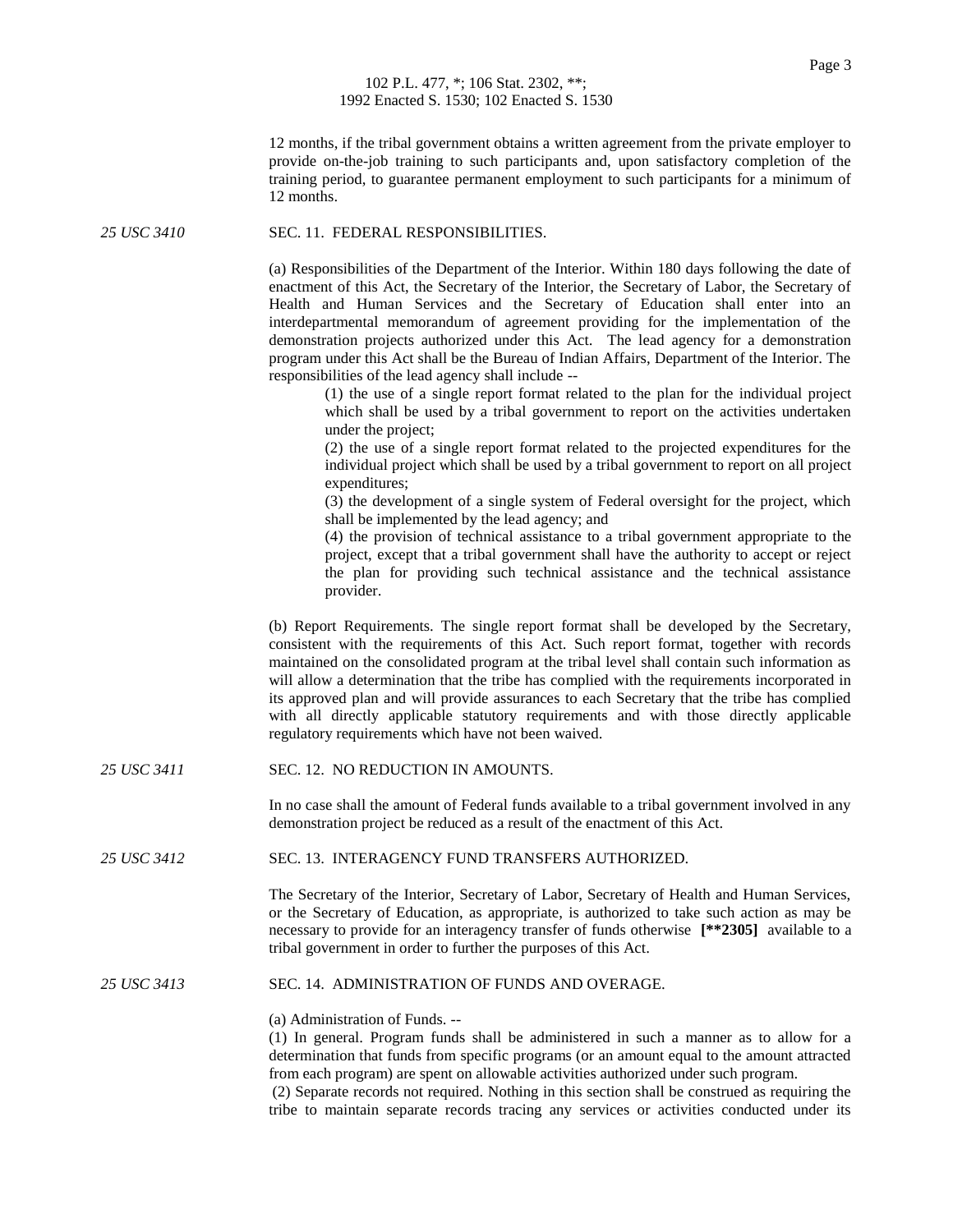102 P.L. 477, \*; 106 Stat. 2302, \*\*; 1992 Enacted S. 1530; 102 Enacted S. 1530

approved plan to the individual programs under which funds were authorized, nor shall the tribe be required to allocate expenditures among such individual programs.

(b) Overage. All administrative costs may be commingled and participating Indian tribes shall be entitled to the full amount of such costs (under each program or department's regulations), and no overage shall be counted for Federal audit purposes, provided that the overage is used for the purposes provided for under this Act.

*25 USC 3414* SEC. 15. FISCAL ACCOUNTABILITY.

Nothing in this Act shall be construed so as to interfere with the ability of the Secretary or the lead agency to fulfill the responsibilities for the safeguarding of Federal funds pursuant to the Single Audit Act of 1984.

25 USC 3415 SEC. 16. REPORT ON STATUTORY OBSTACLES TO PROGRAM INTEGRATION.

(a) Preliminary Report. Not later than two years after the date of the enactment of this Act, the Secretary shall submit a preliminary report to the Select Committee on Indian Affairs of the Senate and the Committee on Interior and Insular Affairs of the House of Representatives on the status of the implementation of the demonstration program authorized under this Act.

(b) Final Report. Not later than five years after the date of the enactment of this Act, the Secretary shall submit a report to the Select Committee on Indian Affairs of the Senate and the Committee on Interior and Insular Affairs and the Committee on Education and Labor of the House of Representatives on the results of the implementation of the demonstration program authorized under this Act. Such report shall identify statutory barriers to the ability of tribal governments to integrate more effectively their employment, training, and related services in a manner consistent with the purposes of this Act.

25 USC 3416 SEC. 17. LABOR MARKET INFORMATION ON THE INDIAN WORK FORCE.

(a) Report. The Secretary, in consultation with the Secretary of Labor, shall, in a consistent and reliable manner, develop, maintain and publish, not less than biennially, a report on the population, by gender, eligible for the services which the Secretary provides to Indian people. The report shall include, but is not limited to, information at the national level by State, Bureau of Indian Affairs Service area, and tribal level for the --

(1) total service population;

(2) the service population under age 16 and over 64;

(3) the population available for work, including those not considered to be actively seeking work;

(4) the employed population, including those employed with annual earnings below the poverty line; and

(5) the numbers employed in private sector positions and in public sector positions.

Reports (b) Indian Demographic Information. The Secretary, in consultation with the Bureau of the Census of the Department of Commerce, and the National Center for Native American Studies and Policy Development authorized by Public Law 101-301, shall prepare a report on the need for comprehensive, accurate and periodically updated information on the size and characteristics of the Indian and Alaska Native population throughout the entire United States. This report shall include the need for information, together with the cost of acquiring such information, on the characteristics and need for education, health, housing, job training, and other basic needs of such population, and shall take into consideration the need for this information by Indian tribes and organizations serving Indians in nonreservation areas. The report shall be submitted to the Select Committee on Indian Affairs of the Senate and the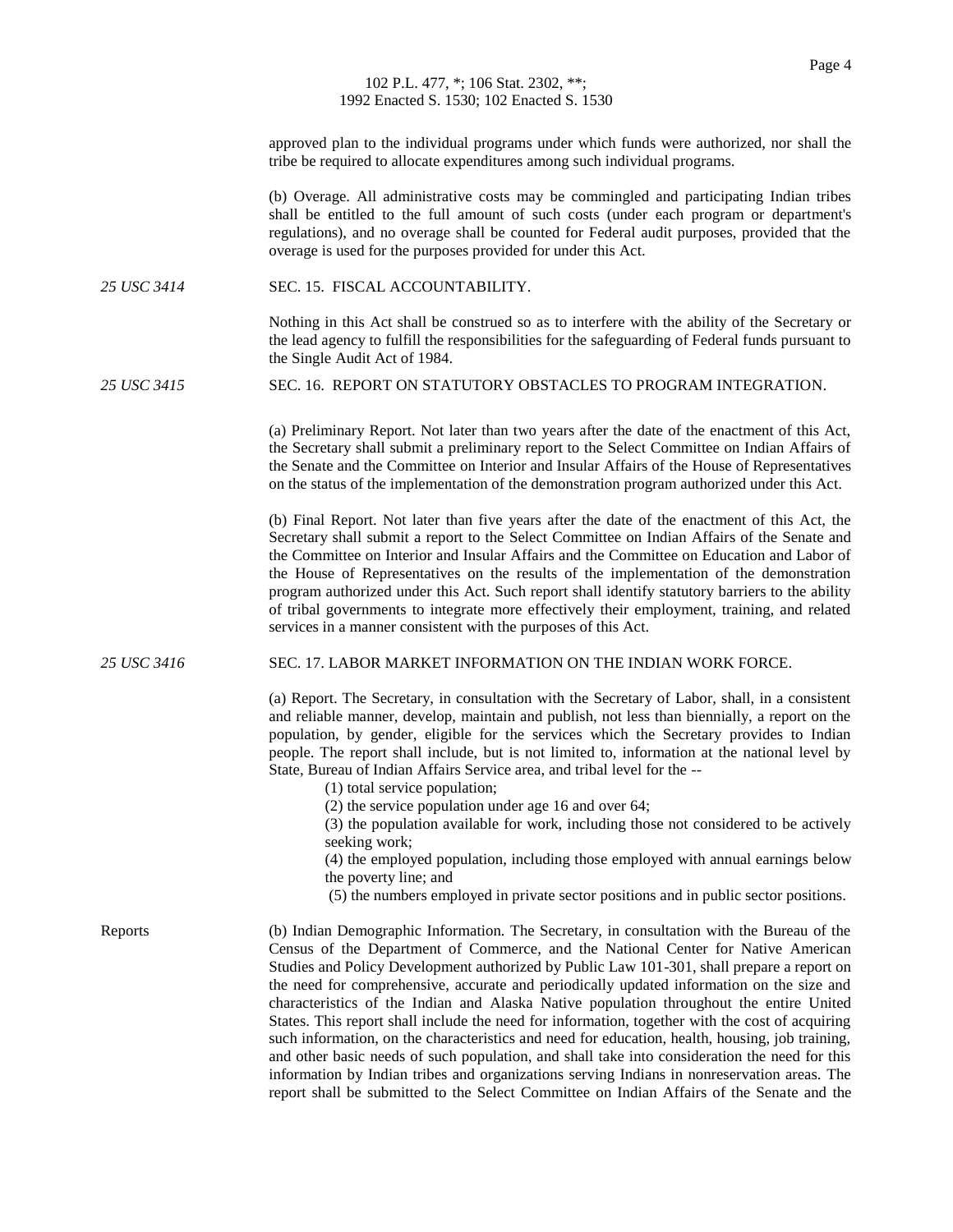## 102 P.L. 477, \*; 106 Stat. 2302, \*\*; 1992 Enacted S. 1530; 102 Enacted S. 1530

Committee on Interior and Insular Affairs and the Committee on Education and Labor of the House of Representatives not later than 12 months after the date of enactment of this Act.

*25 USC 3417* SEC. 18. ASSIGNMENT OF FEDERAL PERSONNEL TO STATE INDIAN ECONOMIC DEVELOPMENT PROGRAMS.

> Any State with an economic development program targeted to Indian tribes shall be eligible to receive, at no cost to the State, such Federal personnel assignments as the Secretary, in accordance with the applicable provisions of the Intergovernmental Personnel Act of 1970, may deem appropriate to help ensure the success of such program.

Approved October 23, 1992

 Speaker of the House of Representatives. Vice President of the United States and President of the Senate.

DESCRIPTORS: DEPARTMENT OF INTERIOR; DEPARTMENT OF HEALTH AND HUMAN SERVICES; DEPARTMENT OF LABOR; FEDERAL INTERAGENCY RELATIONS; DEPARTMENT OF EDUCATION; INDIANS; BUREAU OF INDIAN AFFAIRS; DEMONSTRATION AND PILOT PROJECTS; EMPLOYMENT SERVICES; MANPOWER TRAINING PROGRAMS; FEDERAL AID PROGRAMS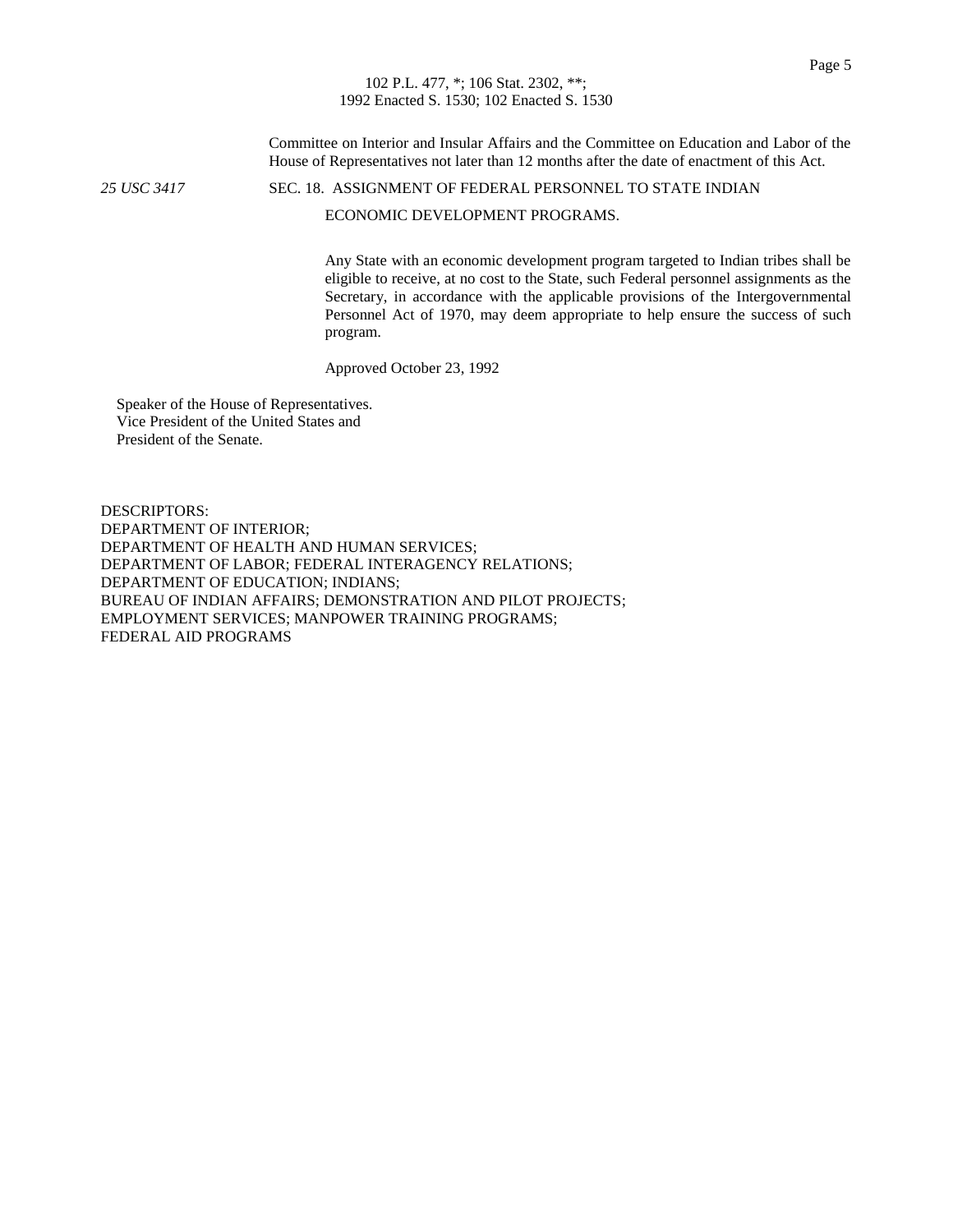Indian<br>Employment,<br>Training, and<br>Related Services Demonstration<br>Act Amendments of 2000.<br>25 USC 3401 note.

## TITLE XI-INDIAN EMPLOYMENT, TRAINING AND RELATED SERVICES

SEC. 1101. SHORT TITLE.

This title may be cited as the "Indian Employment, Training, and Related Services Demonstration Act Amendments of 2000<sup>9</sup>

#### SEC. 1102. FINDINGS, PURPOSES.

25 USC 3401 note.

(a) FINDINGS.—The Congress finds that— $(1)$  Indian tribes and Alaska Native organizations that to the participated in carrying out programs under the Indian<br>Employment, Training, and Related Services Demonstration<br>Act of 1992 (25 U.S.C. 3401 et seq.) have—<br>(A) improved the effectiveness of employment-related

services provided by those tribes and organizations to their members;

(B) enabled more Indian and Alaska Native people<br>to prepare for and secure employment;<br>(C) assisted in transitioning tribal members from wel-

fare to work; and

(D) otherwise demonstrated the value of integrating

( $U$ ) otherwise demonstrated the value of integrating<br>employment, training, education and related services.<br>Training, and Related Services Demonstration Act of 1992<br>should be strengthened by ensuring that all Federal prowithin a demonstration program of an Indian or Alaska Native organization; and

Native organization; and<br>
(F) the initiatives under the Indian Employment,<br>
(F) the initiatives under the Indian Employment,<br>
Training, and Related Services Demonstration Act of 1992<br>
should have the benefit of the support

(b) PURPOSES. The purposes of this title are to demonstrate how Indian tribal governments can integrate the employment, from mining, and related services they provide in order to improve<br>training, and related services they provide in order to improve<br>the effectiveness of those services, reduce joblessness in Indian<br>communities, foster econo determination and self-governance.

#### SEC. 1103. AMENDMENTS TO THE INDIAN EMPLOYMENT, TRAINING AND RELATED SERVICES DEMONSTRATION ACT OF 1992.

(a) DEFINITIONS.—Section  $3$  of the Indian Employment, Training, and Related Services Demonstration Act of 1992  $\,(25$ U.S.C. 3402) is amended-

U.S.C. 3402) is amended—<br>(1) by redesignating paragraphs (1) through (3) as paragraphs (2) through (4), respectively; and<br>(2) by inserting before paragraph (2) the following:<br>"(1) FEDERAL AGENCY.—The term 'federal agency'